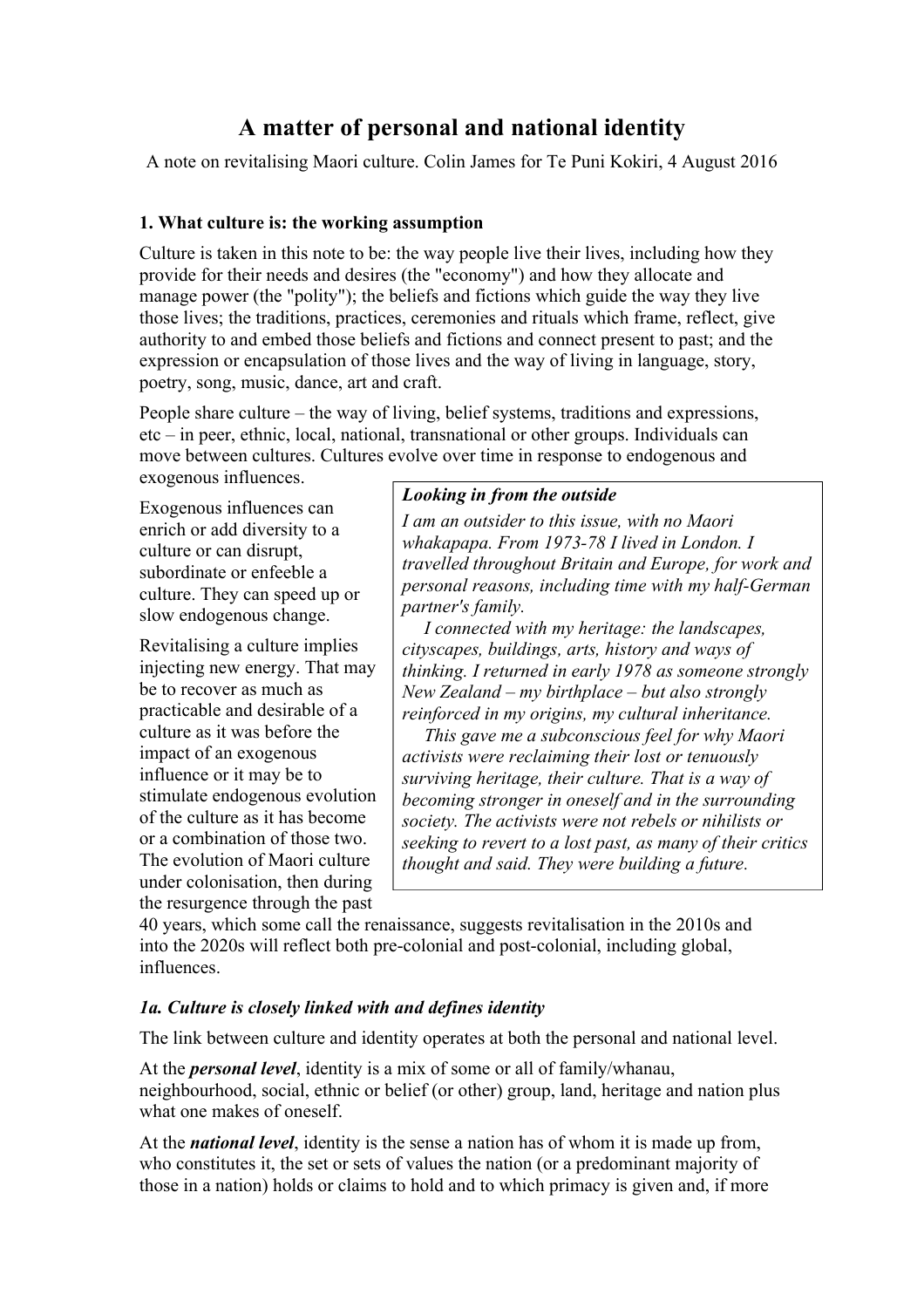than one set of values, the relative weight to each set. National identity can also to some extent be influenced by the alignments and alliances the nation has with other nations.

There can also be subnational identities, either lateral across the nation (as in two different cultures) or geographical within the nation (as in pre-1850 France).

For there to be national identity, there must be a nation. Aotearoa before 1840 was a diversity of tribal nations governed by separate sovereign iwi or hapu. Attempts in the nineteenth century to weld a Maori nation within and/or parallel with the colonial nation failed.

There is also an emerging global identity in that the internet enables ready, easy and (virtual) face-to-face interpersonal and group communication, purchasing and selling across national boundaries. That is beyond the scope of this note.

#### *1b. So revitalising Maori culture is not just a Maori issue*

It is in its contribution to national identity – and wellbeing – that the critical value to non-Maori of Maori culture in Aotearoa/New Zealand lies.

Maori art, haka, craft, language, mythology, history, insights into nature and ethnic-Polynesian characteristics are among the defining features of this nation and its peoples. New Zealand is not just another former British settler colony. It is Aotearoa with eight centuries of human habitation and markings.

It is equally critical that revitalising Maori culture does not generate two separate identities within or of Aotearoa/New Zealand. Aotearoa/New Zealand culture cannot be other than a joint, entwined culture. Separate cultures separate, which invites strife and, possibly, disintegration.

The significance of Maori culture to national identity makes the vitality of Maori culture an issue for all citizens, not just Maori. That is the essence of the bicultural project. Thus revitalisation is a national project, not just a Maori one.

## **2. The evolution up to now: from subject to bicultural**

#### *2a. An animist culture*

The spiritual system underlying Maori culture was animist: each individual's oneness with nature and relatives and ancestors. A river or mountain or relative or ancestor is integral to a person(ality).

Land was held not by individuals, including rangatira, but was held by the collective in trust for the collective and for future generations.

That was/is profoundly different from the individual-centred, monotheistic British culture to which British set out to convert Maori, starting in 1814, believing British culture to be higher or more advanced than Maori culture. While the Treaty of Waitangi allowed in article 2 the possibility of parallel cultures and specifically protected taonga, by the 1860s the path was set to assimilating Maori into British culture.

In British culture all land was held by grant from the Crown, though by 1840 a systems of rights protecting individual title to that land had been developed. Thus land was also individual-centred.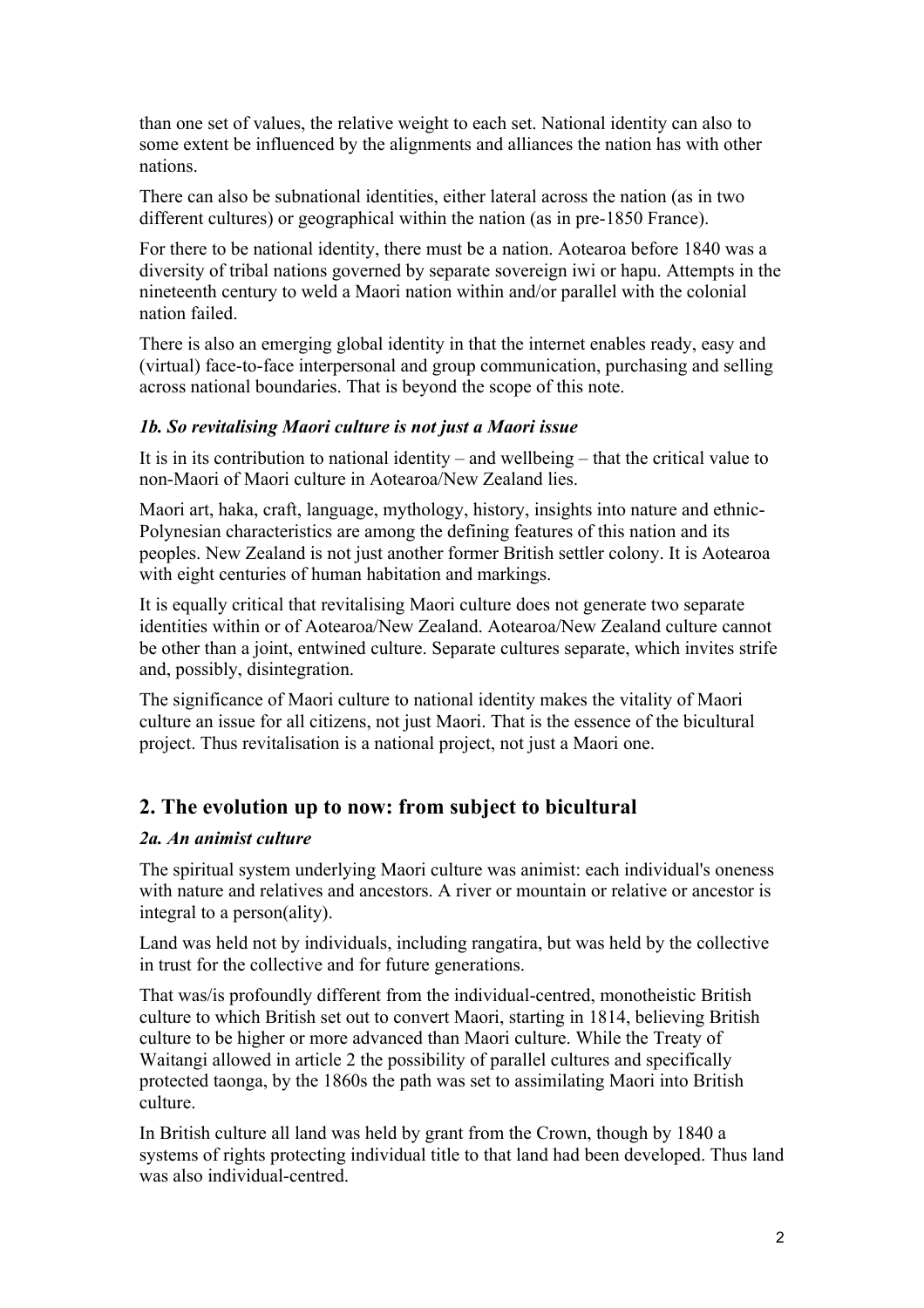## *2b. Subjection*

Many British in New Zealand (for example, Sir Donald McLean, chief land purchase commissioner from 1853 and later Native Secretary) respected or at least remarked on the intelligence, sophistication and skills of Maori. But by the 1860s the majority of British in New Zealand (epitomised by Chief Justice Sir James Prendergast) regarded Maori as "savages" to be led out of darkness into enlightenment.

This applied not only to religious belief and other practices but to productive use of land. British technology and technique could produce far more from land than Maori customary use. Purchases of land were initially constrained by a policy of state "preemption" imposed by the British Colonial Office (though McLean employed devious means to get sales). But the Native Land Act of 1862 and its successor acts in effect extinguished "native" title and replaced it with a title issued by the Crown. It allowed direct purchases by colonists from the designated "tenants in common". Resistance was suppressed by force and large areas of land were confiscated (though some was returned). Divisions, jealousies and enmities among and within iwi and hapu aided the alienation. The result was that Maori lost most of their economic base and did not have access to the capital and know-how to make as much of what land they had left as colonists did.

A sound economic base is an important element of a culture. Without that base, other elements of the culture are likely also to be eroded.

Article 3 of the Treaty of Waitangi, which made Maori "subjects" of the British Crown, was interpreted as their living subject to British law. Iwi and hapu law was called "lore", subsidiary to law. Until 1867 only British sat in the Parliament which made new statute law and after 1867 Maori had only four seats, a fraction of the number population proportionality would merited. (McLean argued for eight.)

Article 2, which in words protected iwi/hapu control of iwi/hapu affairs, resources and taonga, was also held to be subject to article 1 which New Zealand British interpreted as ceding sovereignty to Britain. Prendergast in an 1877 case declared the Treaty's cession of sovereignty a "simple nullity" since, he said, there was no civilised Maori government in 1840 competent to sign an enforceable treaty. (The British Colonial Office had insisted on voluntary cession by treaty, which clearly implied iwi/hapu were sovereign.) Article 2 became in effect a dead letter in law. On this reasoning Maori were, in effect, British subjects by annexation (conquest and occupation).

## *2c. Marginalisation*

The imposition of British law and rule consigned traditional Maori culture to the marae and mostly small parts of original iwi/hapu rohe, that is, to the margins.

Te reo Maori was suppressed in schools. Maori were British and thus must speak English. Maori religious belief and knowledge and tohunga were suppressed and replaced with Christianity and European science and thought.

Without land or with only limited land, Maori had no choice but to join the Britishmajority economy on British terms. Many had in the 1840s and 1850s joined that economy, seeing, and seizing, opportunity in engagement with the outside world and in the farming, transport, weapons and other technology. Some argued this was a prime motivation to sign the Treaty of Waitangi. Many iwi were by 1840 under stress from competition for resources.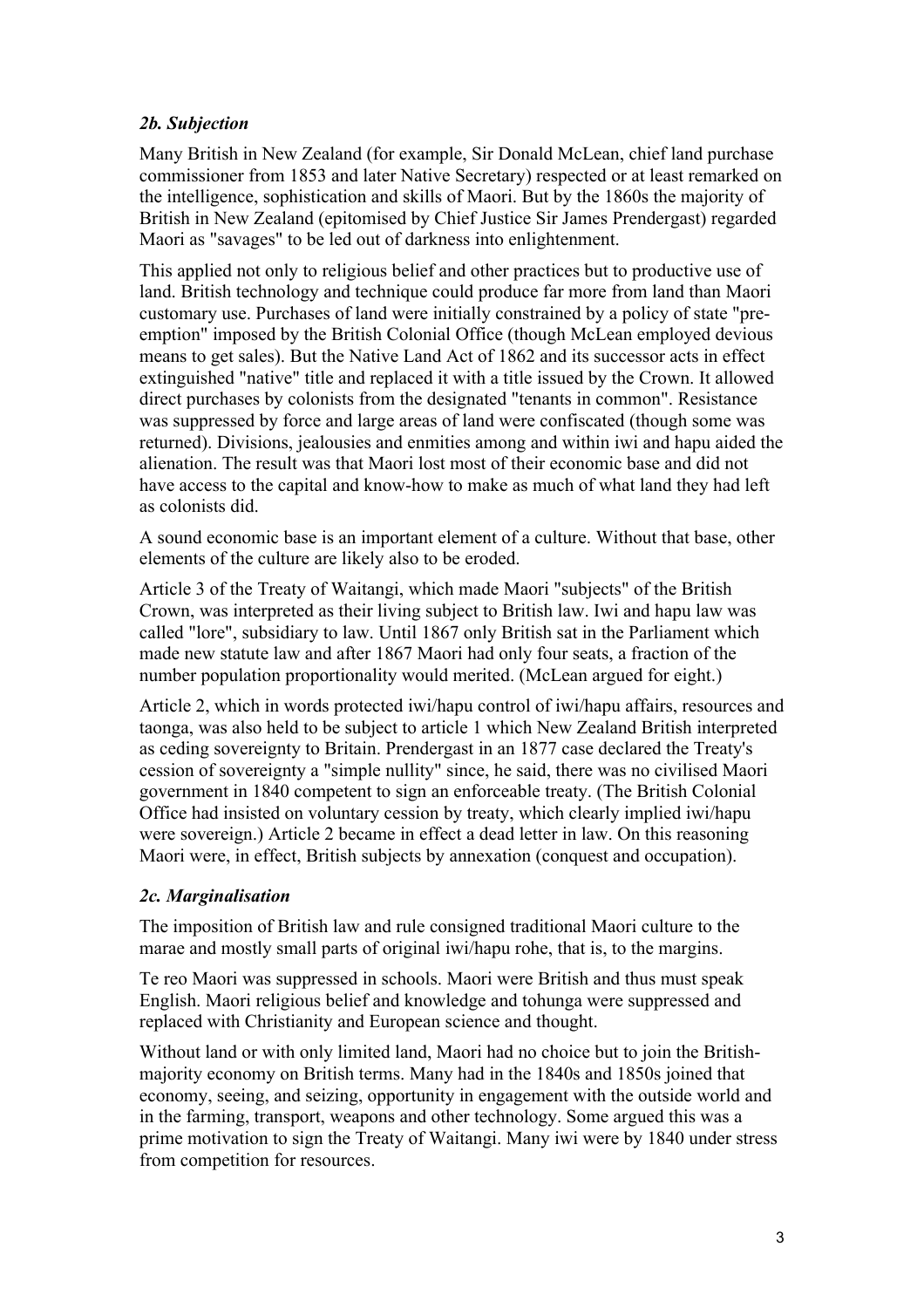Maori joined the British-New Zealand economy mostly at the bottom, with less or no access to capital than British-New Zealanders had. After 1945, as the Maori population grew, many emigrated to the towns and cities to secure work. Most became de-cultured – divorced from marae tradition. Many deliberately chose to become brown-British, discouraging their children from speaking or learning te reo. Most were in low-skilled or unskilled occupations, with little or no status in iwi/hapu or the broader society. When the economy was deregulated in the 1980s many were made unemployed or ended up in low-paying jobs. Many of their children and grandchildren became displaced, alienated from Maori culture and a socioeconomic underclass in general society.

Those who wanted to succeed economically and socially, and still be Maori, had to "walk in both worlds", to be fully a part of the general culture but also fully engaged in iwi/hapu affairs and fluent in te reo Maori. (Very few British New Zealanders have walked in both worlds.)

The Treaty became in fact a "simple nullity". If breaches of the Treaty of Waitangi were acknowledged, as in the 1926-27 Royal Commission of Inquiry on Confiscated Lands (one of many commissions through the first two-thirds of the twentieth century), iwi/hapu were short-changed.

Rangatira and kaumatua never lost sight of the Treaty and the need to remedy injustices, both for honour and to be able to move on, but had to play a long game and play it on British New Zealand rules. They did not give up the long game: Sir James Henare, even though active in the National party, told me in 1980 he agreed with the ambitions of the Mana Motuhake political party and movement formed by Matiu Rata after he left the Labour party when demoted in 1979. Rata was Minister of Maori Affairs in 1972-75 when the first Treaty of Waitangi Act, providing a mechanism for redress of Treaty breaches after 1975, was passed.

## *2d. What was left*

Traditional Maori culture was preserved on the marae, in karakia tawhito, te reo, arts and crafts and connectedness with natural features (the animist spirit). Traditional social and political hierarchy was also preserved.

Wider British New Zealand paternalistically, even dismissively valued Maori as good sports and singers, tokens for tourism and suppliers of trinkets and art and of a haka for the All Blacks. Placenames endured (but not their meaning). Maori were in effect an interesting anthropological adjunct (a 1950s primary school text pictured life in the pa) and cultural add-on, not a cultural equal or partner. In parts of New Zealand up till the 1960s one could grow up without knowingly meeting a Maori.

There was also a widespread belief among British New Zealanders that race relations were exemplary, that Maori had been successfully integrated and that Maori were and important ingredient in New Zealand's uniqueness. (The exclusion of Chinese from citizenship was overlooked in this self-congratulation.)

## *2e. Recovery and regeneration*

Assimilation did not amount to disappearance. A residual respect for Maori, at least in some quarters, inspired mainstream movements from 1960 onwards to stop rugby being played with South Africa for as long as South Africa refused to accept Maori in the All Blacks in South Africa. These movements contributed to the cancellation of a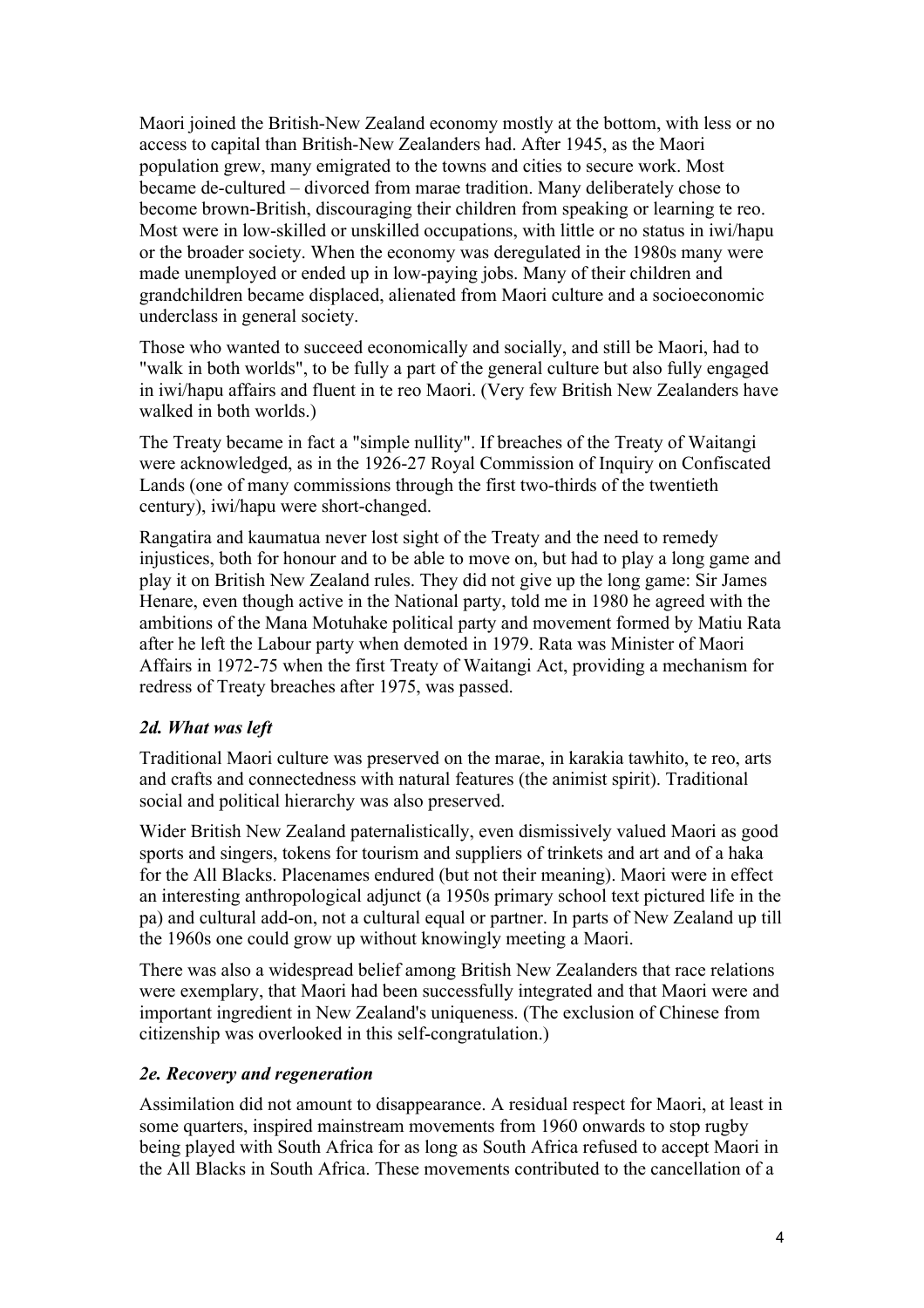South African tour of New Zealand in 1973 and the ending of official tours in the mid-1980s.

Assimilation was also incomplete. Maori students at Auckland University began from the late 1960s to assert Maori tradition and distinctiveness and to reassert Treaty of Waitangi article 2 tino rangatiratanga rights as tangata whenua with inalienable indigenous rights. Nga Tamatoa (Young Warriors) formed in 1970. As more asserted Treaty rights there were militant land occupations and protests, notably to reclaim land at Raglan and Bastion Point in Auckland. In 1975 Whina Cooper led a hikoi from Te Hapua to Wellington to insist that land alienation must stop. While land was the most visible and controversial element, the protests were set in a wider context of the centrality and role of land in traditional Maori culture, which the activists also sought to re-establish as equal with majority British culture.

Growing numbers of non-Maori, particularly of younger generations, actively or passively supported Maori claims and activists.

That cultural reassertion and support for it by a rising younger generation of general New Zealanders gave rise to the 1975 Treaty of Waitangi Act and then to its extension in 1985 to all breaches of the Treaty after the signing in 1840.

This younger "baby-boom" generation of general New Zealanders was in effect becoming fully independent from Britain, in mentality and expression in arts, crafts and re-examination of colonial history. Maori and Maori culture were logically integral to that coming-of-independence. By 2008 even the National party's proportion of MPs with whakapapa matched the national average, even if some were Maori only in descent, not activity.

### *2e. Truth and reconciliation*

The addressing of Treaty of Waitangi breaches developed from the 1980s in effect into a truth and reconciliation process, re-addressing past wrongs and reassessing the modern relationship.

Settlements of historical grievances have recognised injustices and breaches of contract and established them as integral to the nation's history (even if historians quibbled with the methodologies). Formal government apologies, token cash compensation and other arrangements and gestures have "settled" the wrongs.

One result has been stronger iwi finances to invest in economic development and contribute to educational and support services for iwi members. A growing number of iwi now have significant commercial weight in their rohe, increasingly recognised by local authorities, banks and other companies and the general communities. This is becoming an element of national identity: one attraction to Chinese corporations of New Zealand as a supplier and investment destination is a similar "long-term hold" approach to managing assets. Maori members of trade and other delegations to China report a warm welcome.

Contemporary Treaty claims – relating to taonga, including flora and fauna (WAI262) or to use of the "commons", such as water (notably in connection with the 49% sale of state electricity corporations, geothermal resources, minerals and the telecommunications spectrum) – have generated in relevant corporations and more widely a measure of recognition of iwi/hapu interests and a measure of respect.

Semi-formal recognition of the Treaty in a variety of ways in the power structure has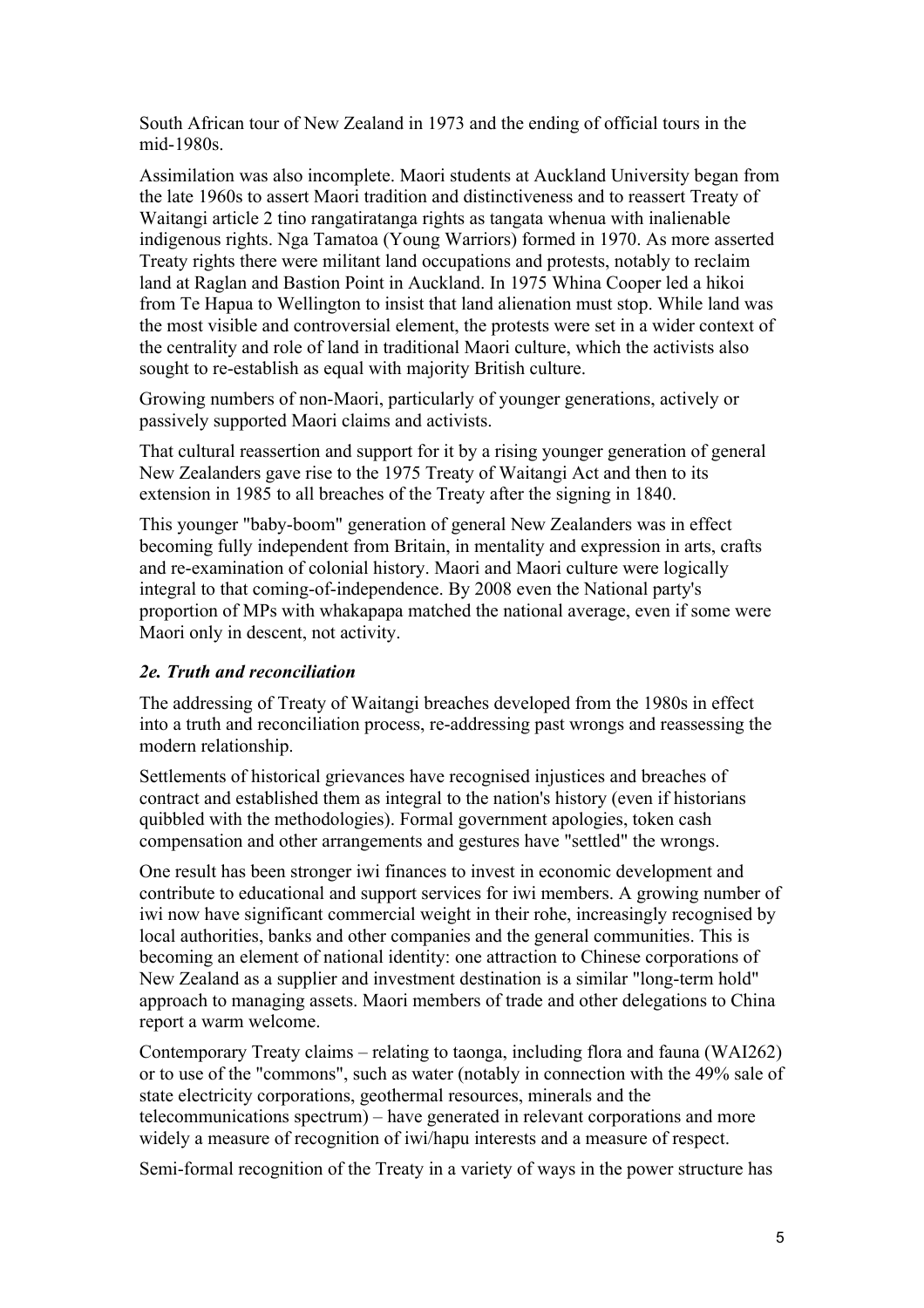given Maori more voice. Examples: legislative requirements to have regard to the principles of the Treaty; Maori units in government agencies; continuation of separate Maori seats in Parliament and expansion of the number to match Maori choice of electoral roll, despite a push from the National, New Zealand First and ACT parties for their abolition; introduction of separate Maori wards or seats or official consultative bodies in a handful of local authorities; a requirement in some legislation, especially that governing resource planning, for consultation with relevant iwi/hapu; consultation at prime ministerial and senior minister level with the iwi leaders forum, which has been influential, for example, in freshwater policy; and recognition of the Treaty in court decisions and more broadly in jurisprudence.

There has been some support to regenerate te reo Maori through schooling – the kohanga reo and kura kaupapa (started by activists) – and through Maori radio and television channels, part-funded or wholly funded by the state. The whanau ora programme and other Maori/iwi-run social assistance and development programmes are another dimension of Treaty-inspired devolution.

Overall, the result has been more truth and some reconciliation.

#### *2f. Going (to some extent, in some ways) bicultural*

For the first 150 years after the signing of the Treaty of Waitangi the cultural transplanting was overwhelmingly one way, from the dominant British culture (way of life) into Maori culture (way of life), for example, English-language, Christian rituals, clothing, guitars to accompany waiata, farming techniques and working for wages. Since the 1980s there has been some flow the other way and greater recognition that traditional Maori beliefs, ways of thinking and protocols have a place in general society and in the national culture and identity.

This represents a degree of recognition of the tangata whenua – indigenous – status of Maori. Colonial history has been re-examined, starting in the late 1980s with Claudia Orange's history of the Treaty of Waitangi and James Belich's history of the 1860 wars. The spirit of the Treaty was revived, even if it still did – does – not have formal legal status or superior constitutional status.

This flow developed, through the 1990s and into the 2000s, a sense that our society is "bicultural"– globally unique in that it joins a dominant ex-colonial culture with an indigenous culture.

It falls far short of giving full effect to article 2 of the Treaty and far short of full cultural equality and of full citizenship in the article 3 sense of genuine equal opportunity, a limitation widely criticised by some Maori commentators (for example Dominic Sullivan<sup>1</sup>). But it has been built into the power structure, as noted in *section 2e* above. And settlements have: accepted that Tuhoe will co-manage (eventually manage) Te Urewera National Park in its territory; set up a joint Crown-iwi authority to oversee management of the Waikato river; accepted that the Whanganui awa is a legal person as part of that settlement; and much else – all, again, near-inconceivable 30 years ago.

Some Maori culture has also slowly seeped a little into general culture. Maori words are used to a small but growing extent for some activities and greetings. Significant meetings, conferences and formal events are usually opened with a powhiri in te reo by local hapu dignitaries (though, ironically, usually also incorporating a Christian hymn and/or prayer, at odds with the otherwise secular nature of such gatherings and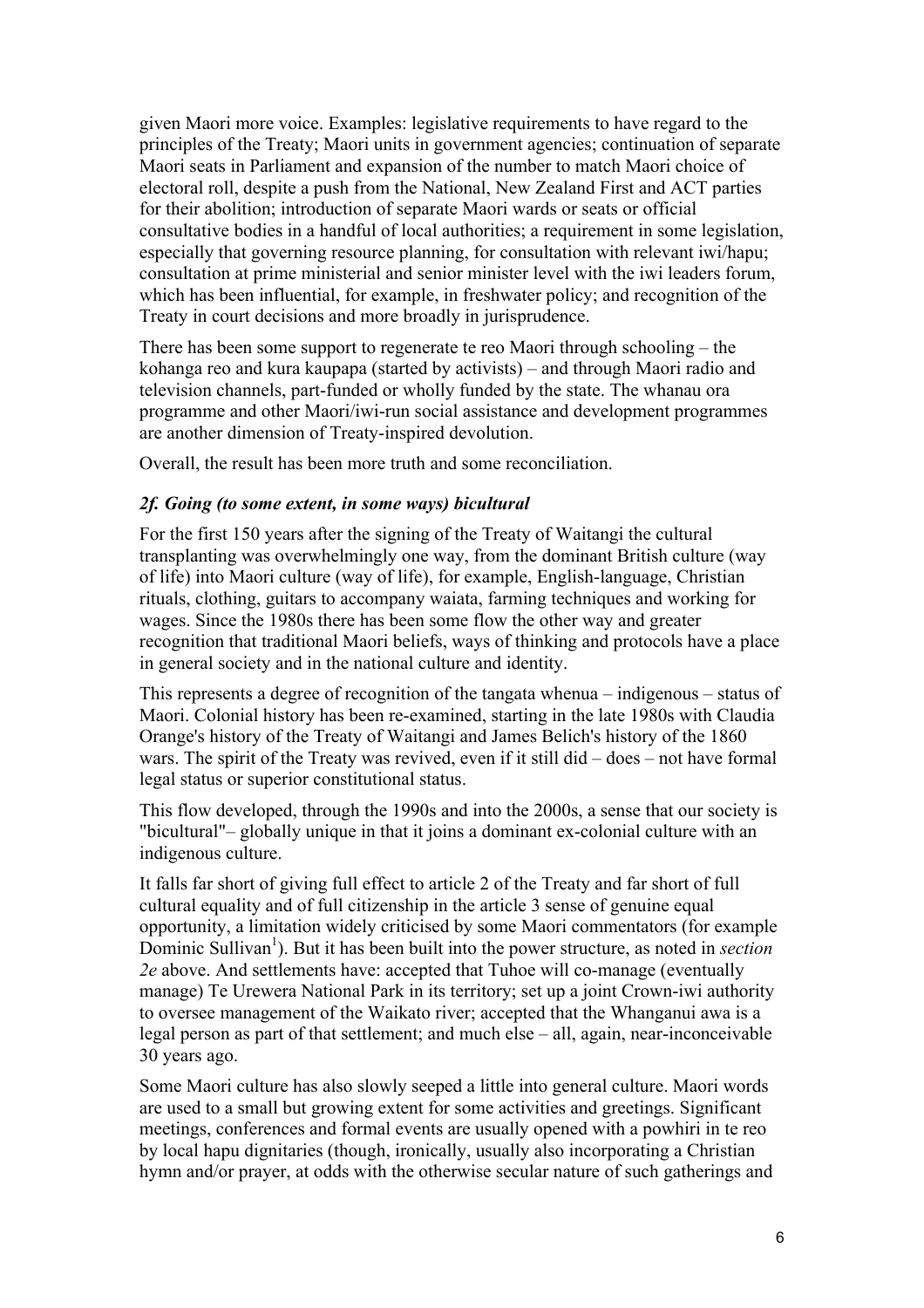events – non-believers bow their heads, thinking they are thereby respecting Maori kawa). The national anthem is sung first in te reo and increasingly non-Maori know the words. For younger non-Maori, Maori words, song and simple protocols are part of their way of life, starting in their schools. Even the whitest schools by the early 2000s had kapa haka groups. There has been some acknowledgement and adoption of Maori methods of conservation of natural resources – kaitiakitanga.

"Bicultural" does not amount to "equal culture". It is a partial modification of the general culture. A diminishing proportion of the total population speaks te reo. New Zealand is not yet Aotearoa-New Zealand. The "walking in both worlds" is usually still a one-way walk, though there is some evidence of growing interest in doing that among otherwise conservative non-Maori.<sup>2</sup>

And this partial and still evolving "bicultural" society faces a challenge. Between 1991 and 2013 the proportion of the population reporting Asian ethnicity rose from 3% to 12%, making the demographic mix more multicultural and less bicultural.

## *2g. The Pacific reconnection*

There is another dimension, the Pacific. Maori came from the Pacific, from Polynesia. They are ethnic Polynesians.

The colonial government established a small empire in below-the-equator Polynesia. From the 1950s and especially from the 1970s, as has happened elsewhere in other empires, the inhabitants of the empire turned up as immigrants. There was at first rivalry between Maori and the new arrivals. But over time this new wave of Polynesian immigration has in a sense re-Polynesianised Maori, reconnected them with their long-severed roots.

And this has, along with other influences, situated New Zealand more firmly in the Pacific, so that it can be said New Zealand – Aotearoa/New Zealand – is *of* the Pacific, not just *in* the Pacific.

## **3. What to revitalise? Where are we now? What is the starting point?**

The Maori culture in 2016 is not the Maori culture of 1816 or even 1866, 1916 or 1966. Some tradition has endured on the marae. But the culture has evolved, not only under the pressure of marginalisation and assimilation but in response to many past and modern influences – as the general culture has. So, what is to be revitalised?

A starting point in addressing that question is to recognise that undoing the modernising changes in the culture would not be an issue if Maori had not been colonised. That can be illustrated by asking...

### *3a. What if…*

…the British had come as traders only and not settled? How would Maori culture have evolved? This is unknowable. But some reasonable guesses can be made.

Maori willingly reacted with the visitors and would-be settlers in the pre-colonial decades. This included travelling to Australia and Britain, adopting agricultural and military technology, engaging in the nascent pre-colonial and colonial Britishimported economy as producers, entrepreneurs and traders and sexually partnering with the British (and other European adventurers). Maori saw and seized opportunity.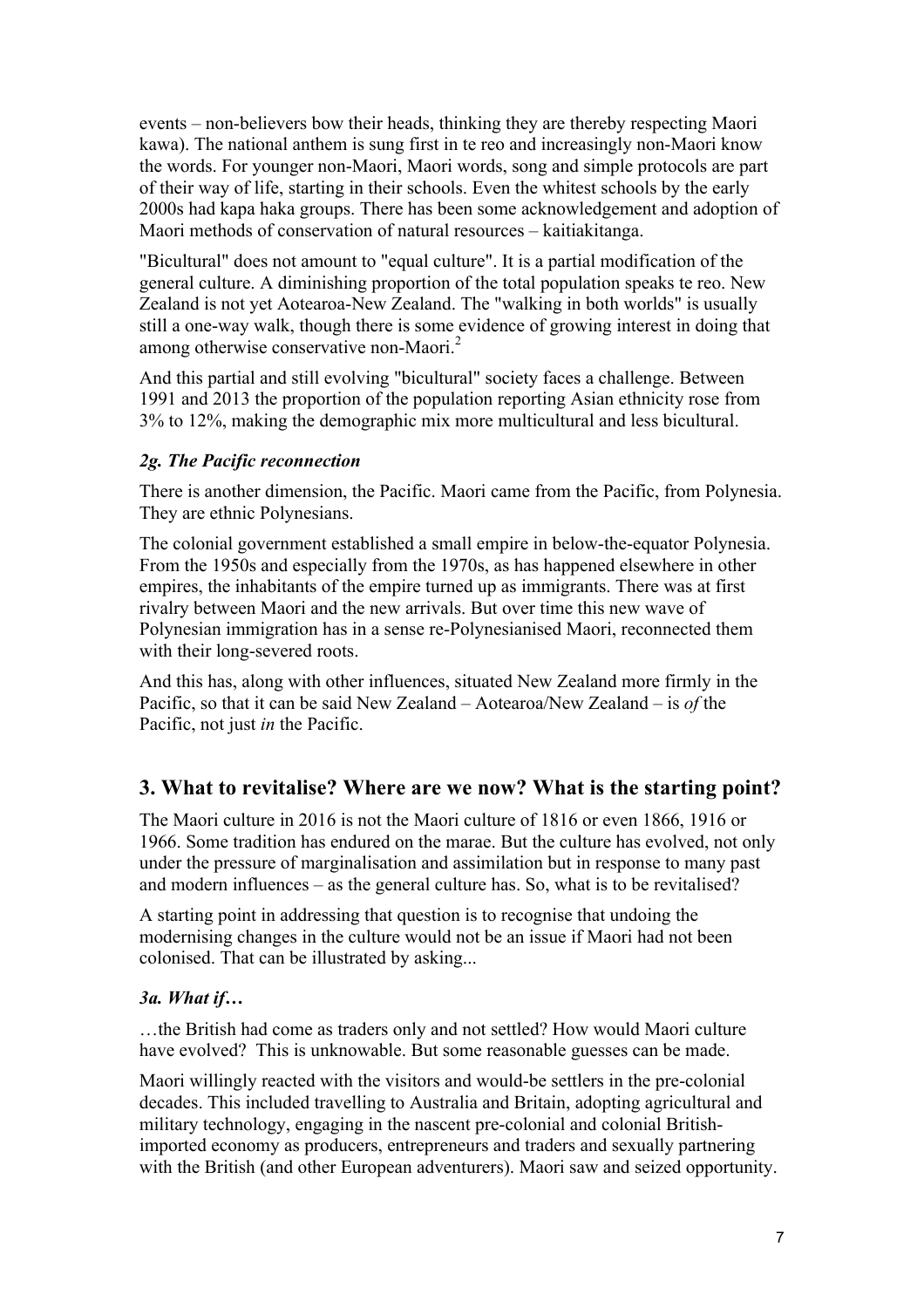That indicates that if the British had not settled and colonised, it is highly likely many, arguably most, iwi/hapu would have actively engaged in the globalising economy of the time and this would have had profound effects on the way the domestic economy, and so daily lives, evolved. Land cultivation would likely have become more intensive, with implications over time for land tenure and "ownership" and border demarcations of rohe. If trade intensified, as the initial enthusiasm of Maori for trade in the early years of contact suggests it would have, there would have needed to be some specialisation by individual Maori and/or iwi/hapu and changes in land use, including for ports and trading settlements. This would have had implications over time for land tenure, including tenure by some outsiders.

Second, interaction with outsiders usually leads to adoption by some (eventually most or all?) insiders of some of the outsiders' culture and ways of seeing the world, including religious and general belief systems, arts, foods, implements and technologies – in short, ways of living. British New Zealanders, for example, were much influenced by United States culture in the second and third quarters of the twentieth century. Miscegenation would have enhanced that cultural adoption.

Third, iwi/hapu-based governing arrangements would likely have confederated (as some did in 1835) or federated or nationalised to deal with external matters (the Maori King movement of the 1860s is a partial pointer down this track). The resultant growing sense of being, or at least needing to be, a coherent "nation", coupled with easier mobility as a modern infrastructure was built and modern transport modes were adopted would likely have had a similar nationalising effect on te reo Maori (as, it is argued, a standardised te reo has been used for teaching over the past decade or so) and on other cultural differences.

Fourth, te reo Maori would have had to expand and adjust to fit a modern world – as all languages have. Multitudes of new or adopted words would have joined the lexicon (as they have in actual history). Grammar and pronunciation would have morphed and iwi or regional variations would probably have been blurred.

Fifth, Maori would very likely have rebuilt the bridge to their Polynesian origins, both in travel and person-to-person (though this would likely have been mostly outward). Might that have refreshed, widened and/or otherwise challenged Maori origin-myths?

Sixth, a combination of interaction with outsiders, evolution and modernising would have challenged and modified protocols, rituals, ceremonies and practices, except for highly formal occasions. Cannibalism would have disappeared and slavery would almost certainly have been abolished. The class and political hierarchies would likely have been adjusted, especially if modern schooling had been introduced, as would have been highly likely, and if that had produced from the ranks an upwardly mobile middle class. Along with that, the place of women may have changed and women may have been accepted into the front rank. (The radical change in the place of women in British-New Zealand society from subordination in 1890 to near equality in 1990 is instructive.)

In short, while the changes can only be guessed at or inferred, it is certain Maori culture would have evolved significantly and in some respects substantially.

A *similar transition*, though different in detail, would have occurred if the British had remained a small minority, as in African and Asian colonies, and decolonisation had returned full political and control to Maori in some "national" form.

So if iwi/hapu had retained sovereign control or if Maori, as the majority, had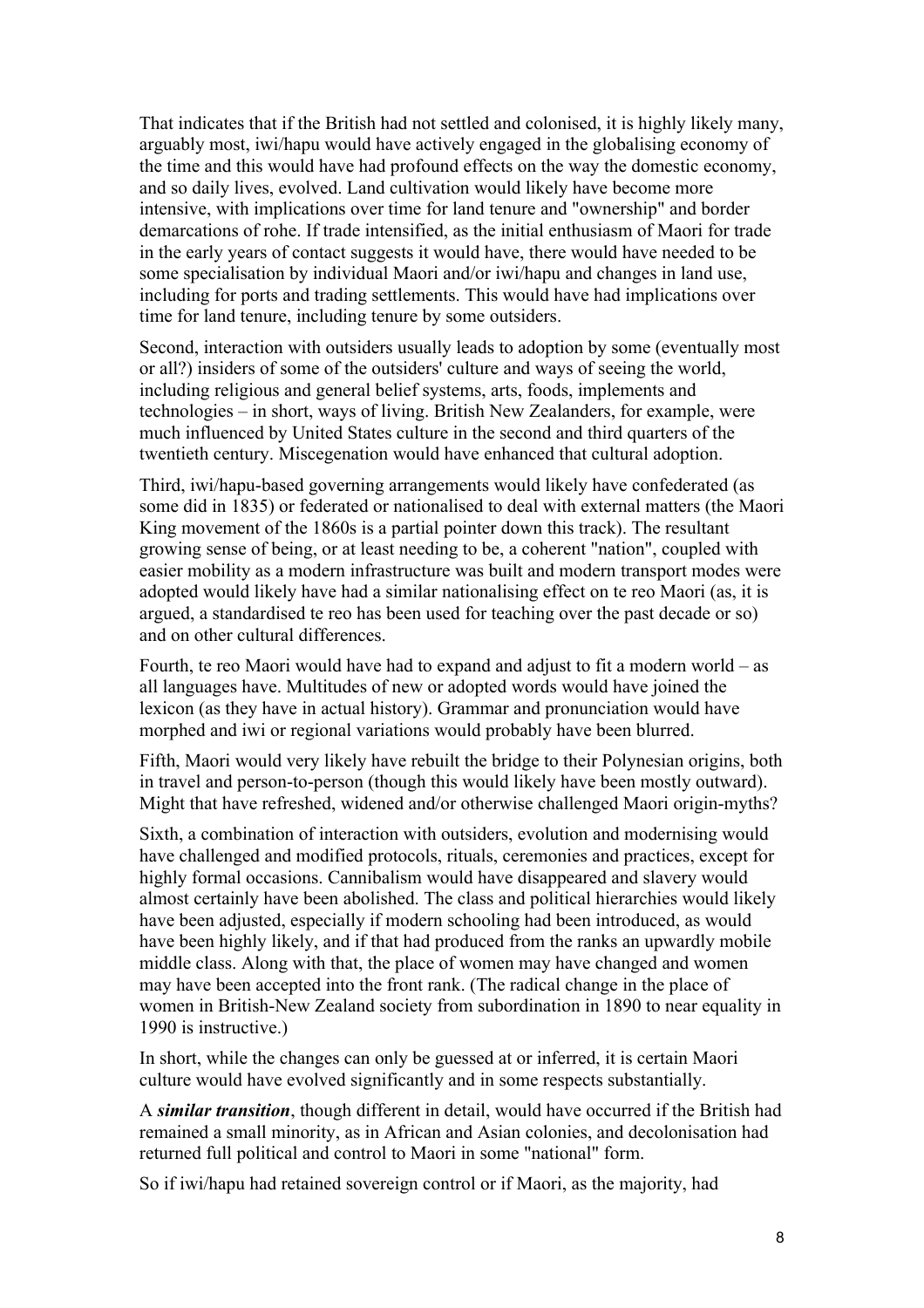regained sovereign control in the 1960s as Britain decolonised an Aotearoa in which the British were a small minority, the culture now being energised and developed would be very different from that of 1840.

So the starting point for revitalisation is where the culture – and the people – are now.

## *3b. In fact the culture has evolved*

A "what-if" inquiry tells us that not all changes in the past 180 years in the Maori ways of life, livelihood, beliefs and fictions, practices and rituals and expression in the arts are due only to the impact of majority British (more lately, ex-British) rule and cultural dominance.

One evolutionary change is the emergence of non-iwi/hapu-based organisations of Maori or serving Maori which challenge, complement or supplement traditional organisational arrangements. Examples include: the Tuaropaki agglomeration of individualised farm titles north-east of Taupo, which crosses iwi boundaries; the Waipareira Trust delivering services to west Auckland urban Maori; urban marae; marae-based administration of justice for rangatahi offenders; and the Maori Women's Welfare League. Some leaders and principal actors of some these sorts of organisations are from the lower ranks of Maori society, not the traditional iwi/hapu "aristocracy" or "upper middle class" of rangatira, kaumatua and prominent whanau.

These alternative leaders illustrate a significant change: an emerging new middle class. Education is a factor, enabling opportunity and mobility. These people bring a range of alternative perspectives. Some see rigidity in traditional hierarchical organisation as a barrier to progress and development and either seek to modify it or turn away from it into life in the general culture here or go abroad – "walking in one world". Quote from a smart woman lawyer: "I am not Maori but I am on the (Ngai Tahu) roll", meaning she has Maori whakapapa but in her career conducts herself as those in the general culture do. Some are executives in corporations, entrepreneurs or small business operators, lawyers or accountants, including as partners, consultants, academics and the like – successful in the general culture. If they choose to "walk in two worlds", their skills are valuable to iwi/hapu modern-world activities such as investment holding companies or corporations and social support services. Quote from a rangatira: "They come down from Auckland in their black cars and tell us what to do."

An active middle class is potentially – though not inevitably – a democratising influence, if the evolution of liberal democracies since the industrial revolution is a guide. Those who choose to engage with iwi/hapu could over time have an influence, for example, on marae protocol, on the place of women, on rank versus capability and on management of assets, including land, on social support programmes (as Tuhoe are doing) and on management organisation. This could be particularly the case now that Treaty of Waitangi historical settlements are nearly concluded and those in their 20s and 30s can focus elsewhere. The risk, if iwi/hapu cannot or do not respond to them with more flexibility in structure and governance is that the other matters to which they turn their minds and energy will not include iwi/hapu matters.

There are also external influences, including shared experience with other indigenous peoples, the United Nations context, comparative studies (for example, of indigenous experience of health, education and criminality) and international trends in the arts, fashion and lifestyles. For example, by the late 1970s a young generation of Maori artists, writers and musicians were incorporating European, American and other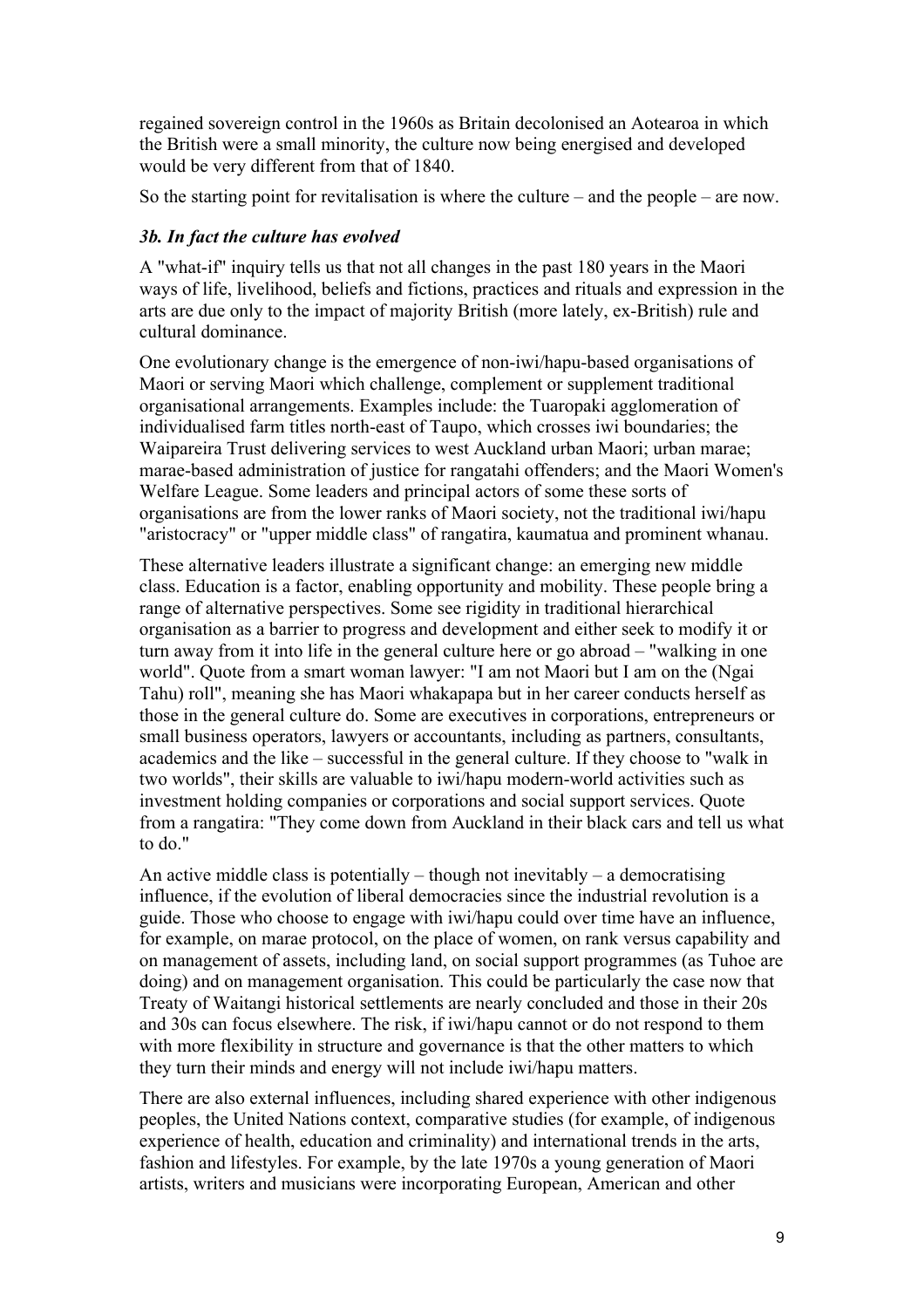motifs, concepts and technologies. Think of Robyn Kahukiwa and Witi Ihimaera. In the 1990s hip-hop was imported from United States black culture by young alienated urban Maori.

Life abroad is an increasing factor in a mobile age. Some Maori are dual citizens of other cultures, including non-British ones. The growing Maori diaspora and intermarriage with peoples in other countries could inject other cultural influences to the extent that those in the diaspora keep contact – which is likely, given some the programmes some iwi have to reach out to the diaspora.

And the instantaneity and ubiquity of access the internet enables and encourages – requires? – is infecting all cultures.

So revitalisation must accommodate these many changes, innovations and external influences.

#### *3c. Those with Maori whakapapa connect (or not) in many ways with the culture*

To be Maori is not to be homogenised, with a single perspective and a single heritage. Maori whakapapa does not automatically make a person "Maori" in some idealised or traditional sense. There are many different connections, or not, with Maori culture.

Mason Durie distinguished three categories: enculturated – understand core cultural concepts, speak at least some te reo and know their whakapapa; bicultural – identify positively as Maori but also are competent in mainstream (ex-British) culture; marginalised – fit neither in the Maori nor mainstream culture. Joe Williams added a fourth group – indistinguishable from mainstream, having chosen not to be Maori.

Carla Houkama distinguished three groups: traditional essentialists (or enculturated/protected) – raised with traditional Maori values in traditional Maori roles, speaking te reo, in rural areas and with limited contact with outsiders, protected from negative stereotypes; detached/bicultural – urban, detached from Maori identities; renaissance – came of age during the Maori renaissance (from the 1970s) and were proud to identify as Maori.

In later research with two others, Houkama analysed six categories: – traditional essentialists – a high level of identification with all aspects of Maoridom with a restrictive view of who is Maori, tending to be older; traditional inclusives – had a broader notion of what it means to be Maori; high moderates – moderately enculturated; low moderates – less enculturated and identified also as mainstream but still value Maori culture and identity; spiritually oriented – less enculturated but with a high identification with Maori spirituality; and disassociated – tended to be younger, least deprived and dual-identified as mainstream. The high and low moderates represented half the Maori population.<sup>3</sup>

These categories are more an illustration than a fixed way of classifying the relationship of Maori with Maori culture, as future research refinement may demonstrate. But the research referred to above suggests there is no singular Maori culture but a range of cultural variances and thus different Maori would have different ideas of what to revitalise and who should do it.

The Italian renaissance generated many new forms of art, writing, thought and business. Likewise the Maori renaissance, as some call the post-1960s resurgence.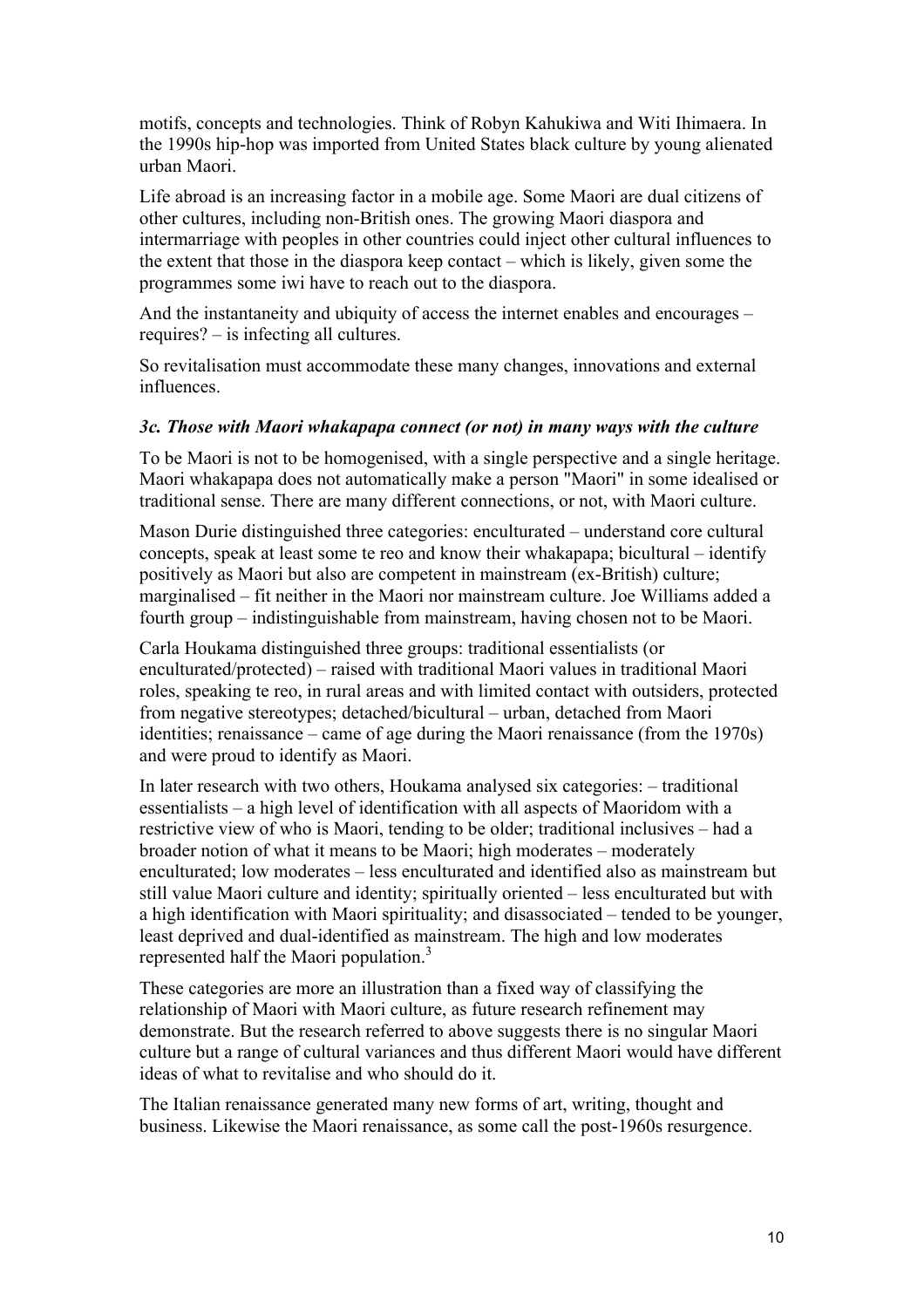## **4. The starting point is here and now**

To an outsider, some activists of the 1970s-80s seemed to be striving to restore an idealised version of the culture as it was in 1840 before assimilation. A common term among outsiders in the 1980s for such activists was "super-Maori". The culture they asserted seemed to an outsider to be less a culture that was innate to them, from birth and upbringing, than a culture acquired in the course of recovering, reviving and reinforcing their lost, blanked-out or stolen heritage. It looked, in a sense, akin to the recovery of land alienated by confiscation, theft and deception.

But at the same time, the activists exhibited (to an outsider) no desire to uproot latetwentieth-century prosperity, with its material comforts, conveniences and opportunities, though there were valid, and widely shared, criticisms about how (in)equitably that prosperity was distributed and debate about ways it could be improved or adjusted. Modern consumer society was built into their way of life. They "walked in two worlds".

They also exhibited (to an outsider) no desire to uproot from their lives the arts, writing and music derived from Europe, the United States and other international contemporary and historical sources. In that, too, they "walked in two worlds".

Moreover, that was before the Treaty of Waitangi settlement process. Today's "super-Maori" must rub along with pragmatic realists and modernists. One prominent Maori puts it this way: "Before settlement there was a need to reinforce tradition. Postsettlement, the challenge is to *fit the culture into contemporary settings*." That includes creating new communities and agencies.

So the starting point for any revitalisation is now, the culture as it has become and how it fits into and contributes to an evolving nation in which the general, Britishderived, culture is still dominant.

That in turn points to another characteristic of any revitalisation: that the culture is *outward-looking*. Maori culture is, as noted above, outward-looking in the sense that it has been influenced *from* outside since at least 1814 and arguably since Captain Cook's interactions. Over the past three decades, Maori culture has also become an influence *on* outsiders. It is a "partner-culture" in a "bicultural" nation. It is an indelible element in *national identity*.

One outward influence, touched on in *section 3* above, is matauranga Maori, Maori knowledge of the natural environment, harvesting and conservation techniques, the nutritional and medicinal properties of plants and some Maori law. Not all this knowledge is scientifically verifiable but the elements that are have value to the general community.

The question that follows from that is how widely it is, and becomes, an integral element in *personal identity*. How many non-Maori "walk in two worlds"? How many will 10 or 20 years from now? How many of those with Maori whakapapa who are now alienated from Maori culture will "walk in two worlds" in 10 or 20 years? Revitalising the culture for the few is not to truly revitalise.

And that raises the question of how to protect the base and what to protect of the base. Beyond that there are issues of connecting alienated Maori to the culture, developing te reo Maori and arts and crafts, drawing in those with no whakapapa – and living with the impacts on te reo and the culture of greater involvement of non-Maori.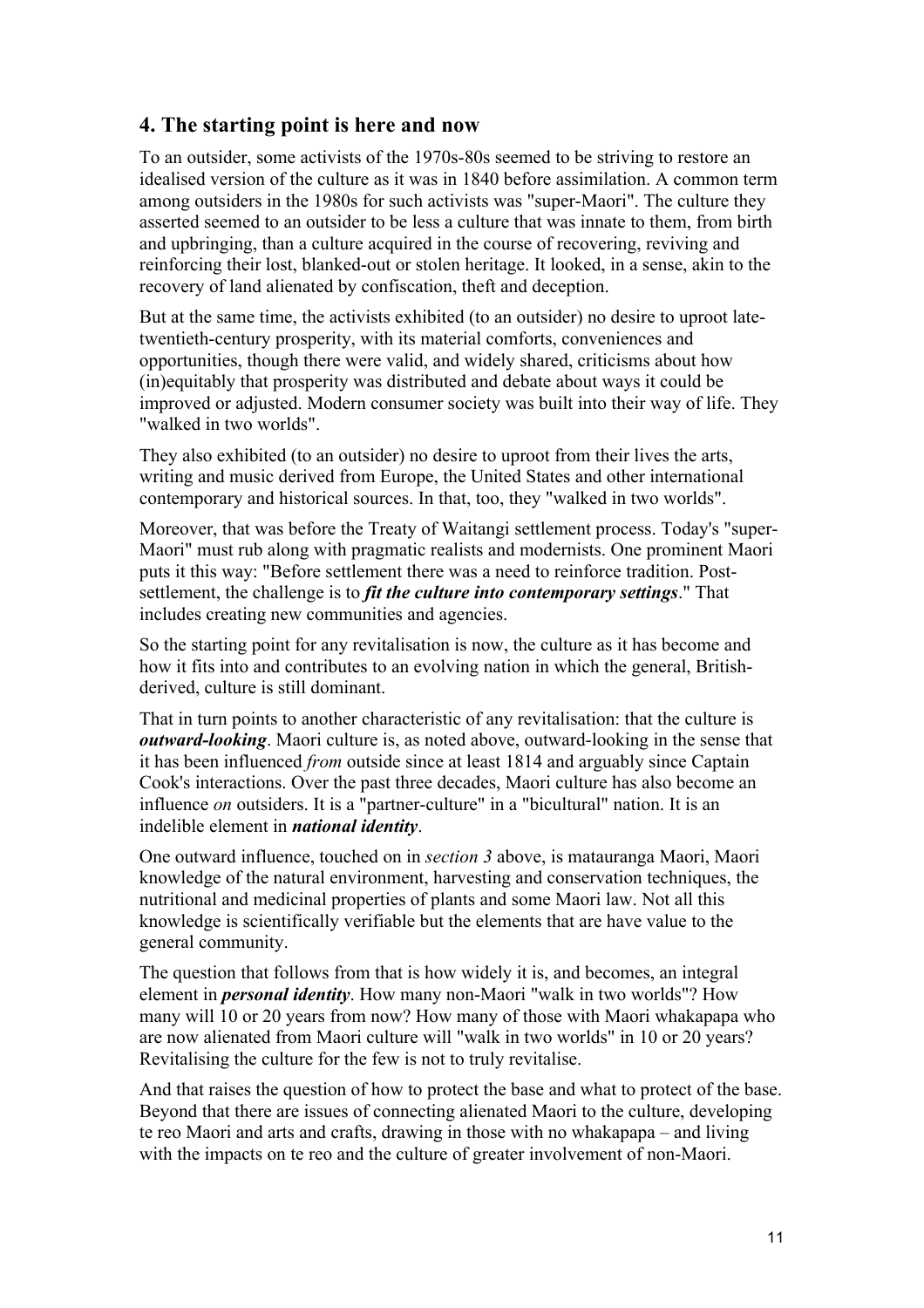### *4a. Adjustments to tradition*

A culture rests on tradition. Tradition can be both reinforced and modified. Both have their place in revitalising a culture.

The guardians of Maori cultural tradition, kawa and tikanga are those who are preeminent on the marae. How tradition is reinforced or modified is in their hands. But, as seen from the outside, and listening to some who are on the inside, this is not openand-shut.

Some complain that guardians are not up to the task, do not have the skills or knowledge to perform ceremonials and rituals as they should be, for example tawhito karakia, or the skills and breadth of knowledge to deliver a full whaikorero.

Some say they encounter an unthinking rigidity that maintains practices that are outdated or no longer necessary or no longer appropriate, for example, practices that once were to keep people safe but are no longer needed. Some say Christian prayers are not true Maori culture and to say them in powhiri and on other formal occasions is inappropriate.

Some say traditional ways of teaching tradition  $-$  "sitting at the feet of elders"  $-$  is outdated, that in modern times there are better teachers and better ways of learning.

Some have revived traditional techniques such as for fishing, sailing and conservation which guardians had allowed to fall into disuse.

Also, large numbers trace whakapapa to multiple iwi/hapu and for them there is not a single, correct tradition.

None of this is for an outsider to comment on. But if Maori culture is to become at some point a full bicultural equal with the British-descended general culture – that is, to be a stronger element of national identity – tradition will need clarity and widespread confidence among Maori, including those who newly connect with their heritage, which will require both reinforcement and modification.

That, it seems from the outside, is an important element of revitalisation.

### *4b. For some, connecting them to heritage is revitalising the culture*

One way of revitalising the culture is to extend it to those who do not know it – to outsiders, both with and without whakapapa. In this section the focus is on those with whakapapa.

The "super-Maori" activists of the "renaissance" pointed us to the importance of *heritage* to *personal identity* and, as a result, to self-confidence. Heritage is knowing where you come from and feeling your heritage as part of you. If alienated Maori are connected with the Maori dimension of their cultural heritage, through te reo Maori, Maori and iwi history and taonga and modern Maori writing, song, etc, that in effect revitalises – injects new energy into – the culture by extending its reach.

For large numbers of Maori, especially young, alienated, urban Maori, the heritage is truncated: the experience of life near or at the bottom of the general socioeconomic order inherited from parents and parents' parents who were disconnected from Maori culture and the experience, as visibly brown, of being, or feeling, devalued within what amounts to a foreign general culture. The result is a range of negative impacts in education, including teachers' unconscious bias, the job market and law and order, an experience shared with United States blacks (by contrast with the connection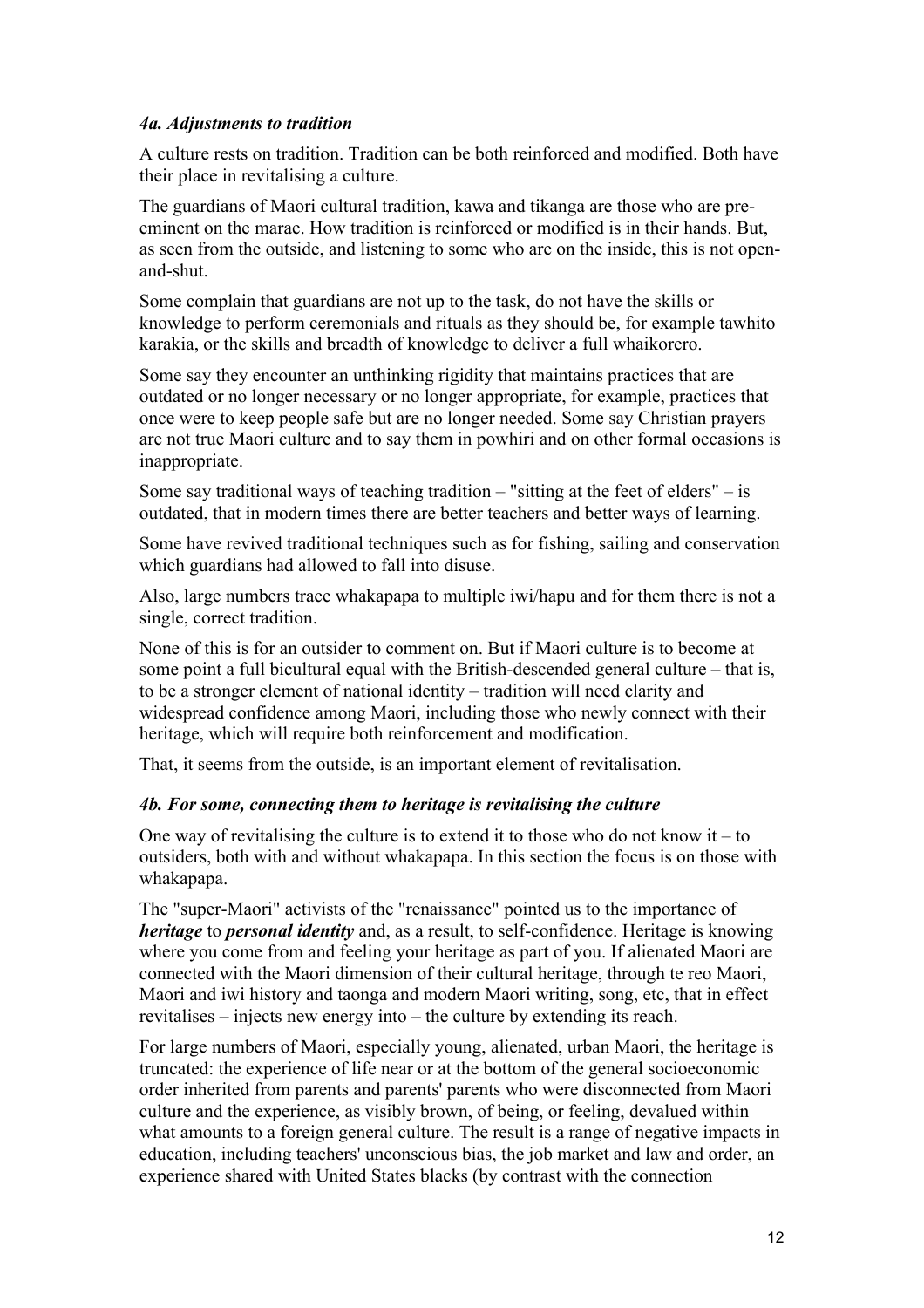traditional culture has with American first-nation peoples (Indians)). These young urban Maori may have had a poor cognitive, emotional and nutritional start in life. Where they live gangs – defensive-aggressive, separated from general society, potentially constructive but also destructive – may have substituted for iwi/hapu/whanau and/or authority.

One value of injecting a sense of cultural heritage into young alienated Maori is a greater likelihood they will develop higher aspirations, achieve more and live fuller, more constructive lives – and thus contribute more to society and its, subset, the economy. This value is implicitly recognised in the range of remedial initiatives over the past three decades or so in the education and justice systems.

That suggests one way of revitalising the culture would be to go beyond remediation to *proactive intervention*, focused on the very early years (through whanau ora programmes?). The kohanga reo and kura kaupapa programme could be expanded. So could general early childhood, primary and secondary education about Maori culture (including te reo, as in *section 4c* below), along with intensive re-education of teachers.

In addition, programmes centred on urban marae and trusts and iwi agencies (as, for example, Tuhoe is developing) could both reduce social disadvantage, as in the Te Puea marae's intervention to help the homeless. Urban marae could be vehicles for transmission of culture and heritage and a bridge to the connection to the ancestral marae and tradition and a deeper dimension of heritage.

Such initiatives are obviously a matter of personal identity, as noted. But, as Te Puea marae's help for the homeless illustrates, they are also a matter of *national identity*. Persistent and wide inequalities in income and wealth, health, education and crime are now part of our national identity. A large, colour- or race-identified underclass is not a good look from the outside or feel from the inside. Turning that underclass into a confident, anchored, economically successfully and socially connected cohort would reduce the inequalities, change the look and feel for the better and adjust the national identity accordingly. A personal identity strengthened with cultural heritage is an obvious ingredient.

To repeat, the culture is revitalised if those alienated from it are connected to it.

Easily said. Making the connection requires *multi-generational investment* by many different agencies, iwi, urban Maori and general, including the state. For the state, as guardian of the Crown's responsibilities under the Treaty of Waitangi, it is an article 3 matter, enabling some who are not full citizens to become full citizens.

For traditional Maori it may cause some discomfort because young urban Maori are likely to (and some already do) bring their own *modifications or adjuncts* to the culture, from their different ways of seeing and thinking, the natural inclination of the young to bend rules and their connections to modern global youth culture. Sport and music and the stars of sport and music are powerful attractions and there is something of a heritage in Maori prowess in both. Could it be said to be part of the culture?

### *4c. Te reo Maori as a national language*

Revitalising te reo Maori is an inescapable element in any revitalisation of the culture.

Language is at the core of any culture – and so at the core of both traditional and evolving Maori culture. It is also at the core of national identity. So the revitalising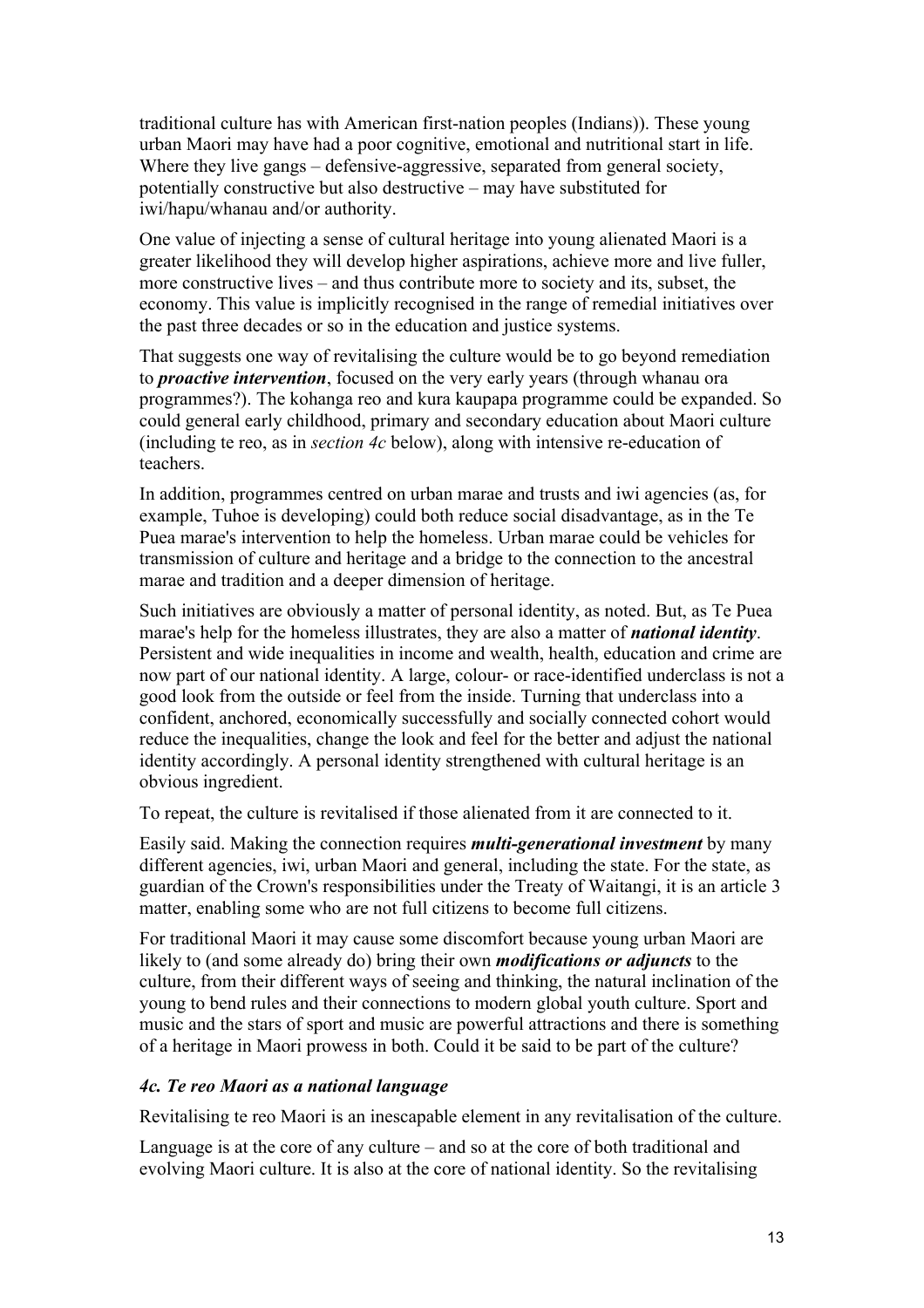challenge is to make te reo Maori a *national language*, not just formally but actually.

One way to do this would be to integrate te reo fully into the curriculum and learning for all children at all levels of schooling, from pre-school to high school.

One objection to this is that te reo is spoken only by Maori so would not advance our international and trade interests as, for example, mandarin would. But it is well established that learning te reo from an early age makes learning another language later much easier so not only are the two not in conflict but one leads to the other.

Moreover, learning a second language from a very young age improves overall cognitive development. One former politician who argued this point was Tim Groser.

It has to be acknowledged, however, that these gains apply to learning any language. The argument for te reo as *the* parallel language in schooling is that it is an element in national identity, an inescapable element of being genuinely bicultural.

A second objection is that there are not the teachers available to teach te reo. Secondrate teaching would risk devaluing, and so undermining, the project. Also, few other teachers speak te reo so it would be ghettoed which would also devalue it. That doesn't invalidate universal teaching of te reo as an ambition. It just makes the point that a concerted effort would be needed over a long period to train teachers. (Note in passing the support of the New Zealand Educational Institute/Te Riu Roa, the primary school teachers union, for wider teaching of te reo, though not compulsorily.<sup>4</sup>)

In any case, this would be a multi-generational project. That would require political commitment, across political parties and across the community. That would in turn need a long buildup. But that buildup won't self-generate and would need leadership, principally from non-Maori.

There is a model. In Switzerland citizens must be fluent in at least two of that small country's four languages. Multilingual capability is one of the binding forces of that improbable, but highly successful, nation. If introduced over time, to ease fears and angers and allow generational evolution to work, it would be a binding force in New Zealand.

Along with teaching te reo in general schools, support for kohanga reo and kura kaupapa could be expanded. And logically they would teach English as well as te reo.

A second element in becoming a bilingual national culture is for more adults to learn at least some te reo and even become fluent. One option for promoting that could be to create a domestic equivalent to the Alliance Française, the Goethe Institute or the Confucius Institute. This "Ngata Institute" could conduct high-quality night or weekend courses, as those foreign institutes do.

And, as Radio New Zealand seems to have taken on board, news and current affairs presenters and reporters, could use more Maori in their everyday reports, including how they name themselves, days, placenames and events. The more the language rings in people's ears, the more of it they are likely to subconsciously pick up even if they remain essentially monolingual.

Linguistic, lexicographical, etymological, semantic and syntactical academic and research support would also be critical if te reo is to be taken seriously domestically – and internationally.

A complicating factor would be the growing influx of immigrants from other cultures, particularly, Chinese, Indian, Korean and Filipino who might push back and/or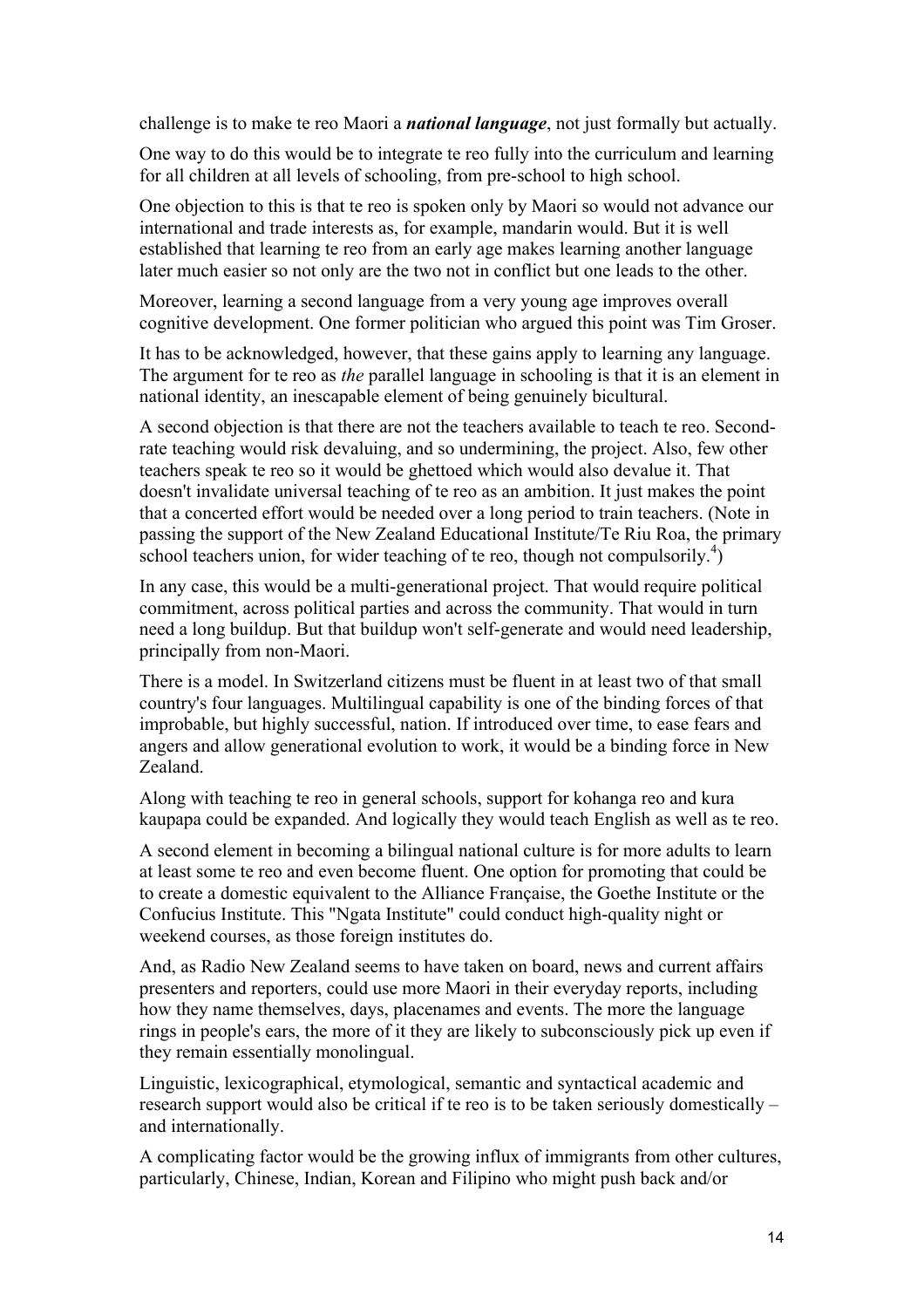demand that their children learn their languages instead of te reo. Given that it would be a multi-generational project and that, on the current trajectory, Asian-ethnic New Zealand residents and citizens could be a quarter of the population by 2030 or 2040 and outnumber Maori, this factor could become significant.

And there is a warning for guardians of tradition and for "super-Maori": the more non-Maori use te reo, the more it would become a second vernacular and the more non-Maori speakers would influence its structure, vocabulary and content and the more they would import into vernacular English, and distort, Maori words and phrases. It might be a case of "be careful what you wish for".

• I note the passing of Te Pire mō Te Reo Māori/Māori Language Act 2016 providing for the establishment of Te Matawai, with oversight over Te Taura Whiri i te Reo Maori and Te Mangai Paho, to provide leadership on behalf of Maori and iwi in relation to te reo Maori and for development by the Minister of Maori Affairs of a strategy for revitalising the language.

### *4d. Arts and crafts*

As with te reo, it follows logically that if the nation were to become fully bicultural, Maori traditional and modern arts and crafts would be taught to all children in all schools as part of general arts and crafts teaching.

Story, song, dance, art and craft are practised and developed by amateurs and professionals. Professionals need either to earn enough on their own account or draw on outside support, such as Creative New Zealand. The detail of how that support could be better aligned to revitalise Maori culture is beyond the scope of this note. But a relevant question is whether the support is for the arts, performances etc, or for the artists, performers etc. And is that support just for those with Maori whakapapa or for all artists, performers etc, as would logically be expected in a truly bicultural nation?

### *4e. The economy*

As noted in *section 1* above, how people provide for their needs and desires – the "economy" – is an integral element in culture and that element of Maori culture was radically changed by colonisation and is changing some more as Treaty of Waitangi settlements expand iwi assets and, as a result, expand commercial influence and develop partnerships with foreign corporations, as new forms of farm-based collectives develop, as growing numbers go into business as executives or owners and as a professional middle class develops.

Revitalising the economy was an objective of early nineteenth-century trading with the British and other Europeans. It is an objective of iwi authorities. It is part of modernisation of the culture. A challenge, noted in *section 4a* above, is to bring alienated urban Maori along.

Thus, there is a role for economic development policy and programmes to play.

There is also a role for general business working with Maori to develop their "brands" as connected to the land and the culture and thereby appeal to well-off foreigners. As one who relatively recently come to recognise the value to his business – and to himself, when he came to feel himself "embodied" in land with strong Maori history which surrounded the business – puts it, this can work only if it is not contrived. There are opportunities, and responsibilities, for Maori in participating in and managing well this dimension of cultural outreach, and so revitalisation.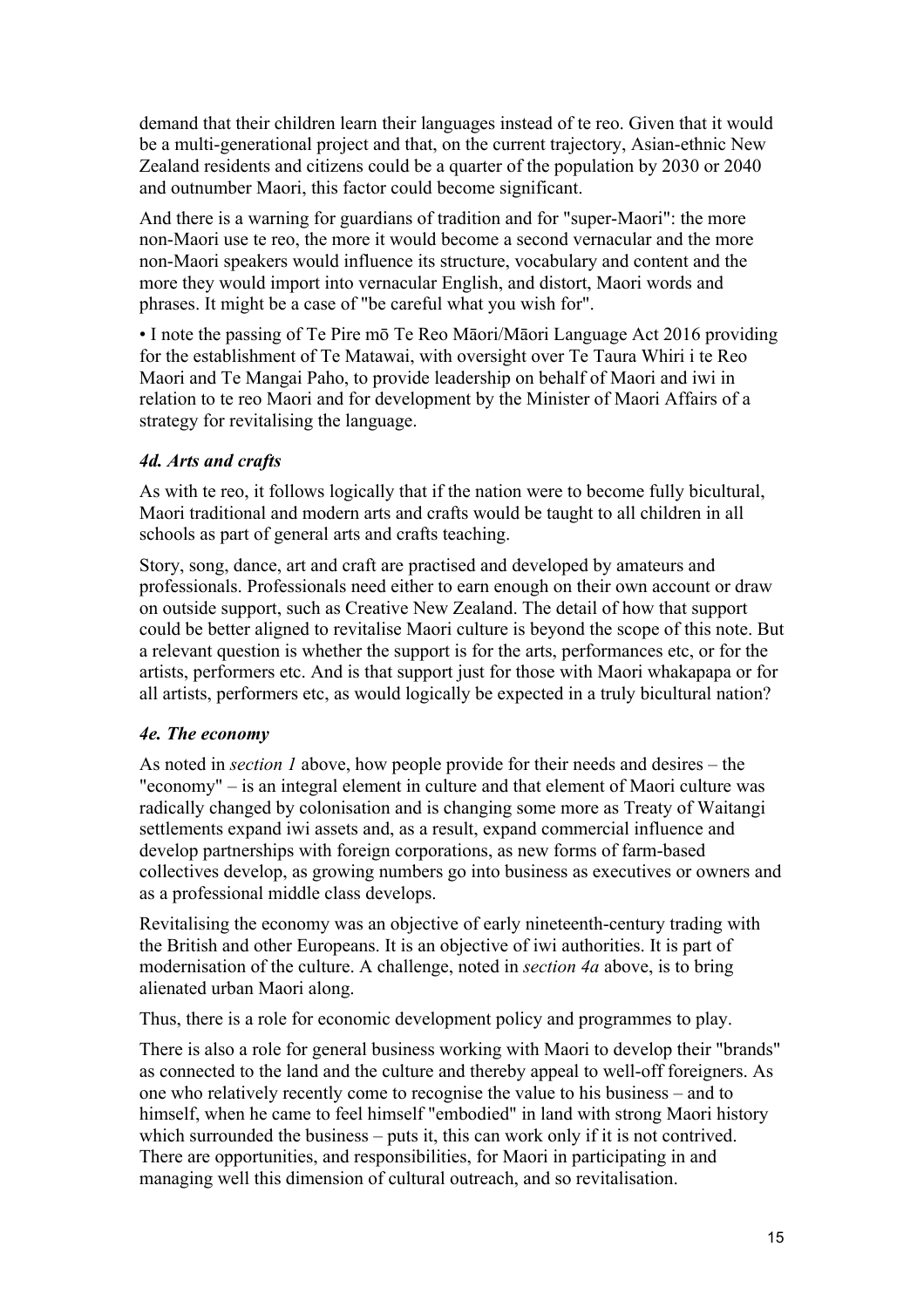## *4f. Updating the polity*

As noted in *section 1* above, culture includes how power is allocated and managed – the "polity". In a number of ways, some noted above, this is changing. One way is the management of assets and commercial ventures, social service provision (through trusts, urban marae, iwi, health clinics and whanau ora), distributions to iwi members of commercial profits and management of iwi membership. Also, as noted above in *section 3b*, the growing professional middle class can be expected to loosen the traditional class structure, challenge traditional protocols where they inhibit opportunity and advancement and deny full equality, including of gender, and professionalise iwi/hapu management and governance and that of iwi/hapu organisations.

So the iwi/hapu polity is changing and will continue to change. This is likely to stimulate debate on whether those changes revitalise the culture or diminish or corrupt it.

There is a wider context to iwi/hapu polity and thus to the culture. Iwi are not independent, autonomous entities. They are subject to article 1 of the Treaty of Waitangi which Parliament and the courts say in effect transferred sovereignty to the Crown, in effect to Parliament. Nevertheless, under article 2 there is some devolved management to iwi/hapu of taonga (for example, kohanga reo and kura kaupapa), land and (above-ground) natural resources and social services, as in whanau ora. During the next decade or so the boundaries of what is included in article 2 will continue to be tested and the degree of iwi/hapu autonomy in governing those matters firmed. Sir Edward Durie drew a parallel with territorial councils' power to make bylaws: the bylaws are subject to the sanction of, and may be overridden by, Parliament but otherwise have the force of law. How far this goes will depend on subsidiarity – decision-making the level most appropriate to those affected – catching on, as the New Zealand Initiative and Local Government New Zealand argue.

So revitalising article 2 is integral to revitalising Maori culture. That revitalisation needs the Crown to cooperate. And in that context, as a 2011 working paper on "the post-settlement era" put it, "...the issues that will continue to arise in that [Crown-Maori] relationship are complex and often very difficult conceptually and politically. In relation to many of them there are strongly entrenched viewpoints and in some cases there will be major difficulties in finding any consensus."5

## *4g. Extending the culture to non-Maori – and how that might influence the culture*

Is Maori culture Maori property? Article 2 of the Treaty of Waitangi seems to suggest it is. Te Pire mō Te Reo Māori/Māori Language Act 2016 seems also to suggest that.

But making te reo a true national language would encourage and enable non-Maori to see the world through Maori eyes, give an understanding of the wider culture and draw some or many towards or into the culture and to "walk in two worlds", thereby making "bicultural" more nearly bicultural. As with connecting alienated young urban Maori with their heritage, this would revitalise – inject energy into – the culture.

These immigrants into Maori culture would, as all immigrants do, inject into the culture some of what they bring to it from outside.

This raises a question: is someone with no Maori whakapapa writing in te reo or using, and altering, Maori motifs in carving or painting or introducing different body movements into kapa haka, expressing Maori culture. If so, whose property is it? Can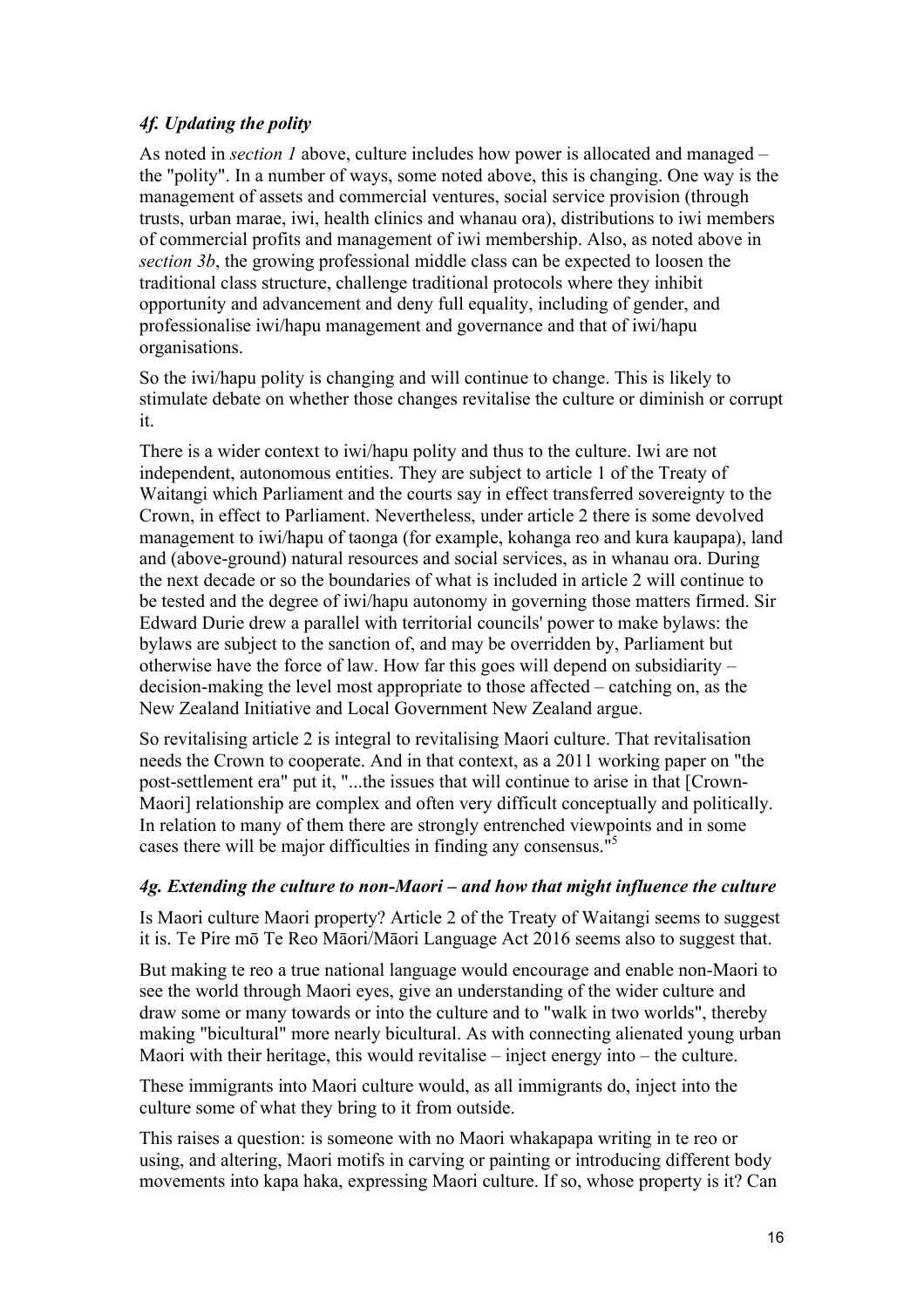that person be an agent of revitalisation? Or can only Maori revitalise Maori culture?

Logically, "bicultural" means influence runs both out of and into Maori culture. Those who "walk in two worlds" can stray.

This is in addition to the general influence on a culture of general and international trends. It is about, in a sense, non-Maori being Maori.

## *4h. A caveat: not all Maori want to be Maori*

Any programme of revitalisation of the culture will need to accommodate the preference of many Maori to live outside the culture or be visitors to it, not inhabitants of it. Most with Maori whakapapa have some other heritage besides Maori heritage. Some who have dual or multiple heritages may rank their non-Maori heritage as more defining of who they are than their Maori heritage or may choose to define themselves only by their non-Maori heritage.

Revitalising Maori culture is of the culture, not individuals (except as in *section 4b*).

## *4i. Another caveat: will only Maori be indigenous forever?*

The indigenous status of Maori has been broadly accepted over the past three decades and is underlined by the United Nations Declaration of the Rights of Indigenous Peoples. But is indigeneity defined by first-arrival or by some other criterion? Is a family which has farmed some land for five generations less connected to that land than an alienated urban Maori? Is the child born in Australia of a Maori family living there indigenous? Some iwi are registering expatriates as members but will that be enough in a generation or two?

This is likely to become a pertinent question over the next two or three generations. It will have implications for Maori culture, especially if Maori culture is sequestered as something separate from the general culture and not "owned" by those from both of the "bicultural" cultures.

## *4j. Where does the Treaty of Waitangi fit?*

Revitalisation of the culture is a Treaty of Waitangi matter in two respects. One is the article 2 dimension, noted above in *section 4f*. The other is article 3.

Article 3 makes all Maori full citizens irrespective of iwi/hapu/whanau. The actual term is "subjects" which is equality before and under the law but the modern term, on passports and the like, even in the United Kingdom, is "citizens" and to be a full citizen one must have the capacity to take a full part in society, including the economy. That in turn implies that the society is active, including through the government, in ensuring every person has that capacity and is not disabled through accident, discrimination or upbringing – or deprivation of cultural heritage.

Article 3 should be seen therefore in modern times as a "social contract" that those with Maori whakapapa will be as much full citizens as citizens with other backgrounds, ethnicities or cultural confidence. So revitalising the culture is an article 3 matter in the sense that the Crown has some responsibility for ensuring the culture is strong and citizens are not disadvantaged by loss or derogation of cultural heritage.

## *4k. A global context*

The 2010s are a new, faster and deeper phase of globalisation some call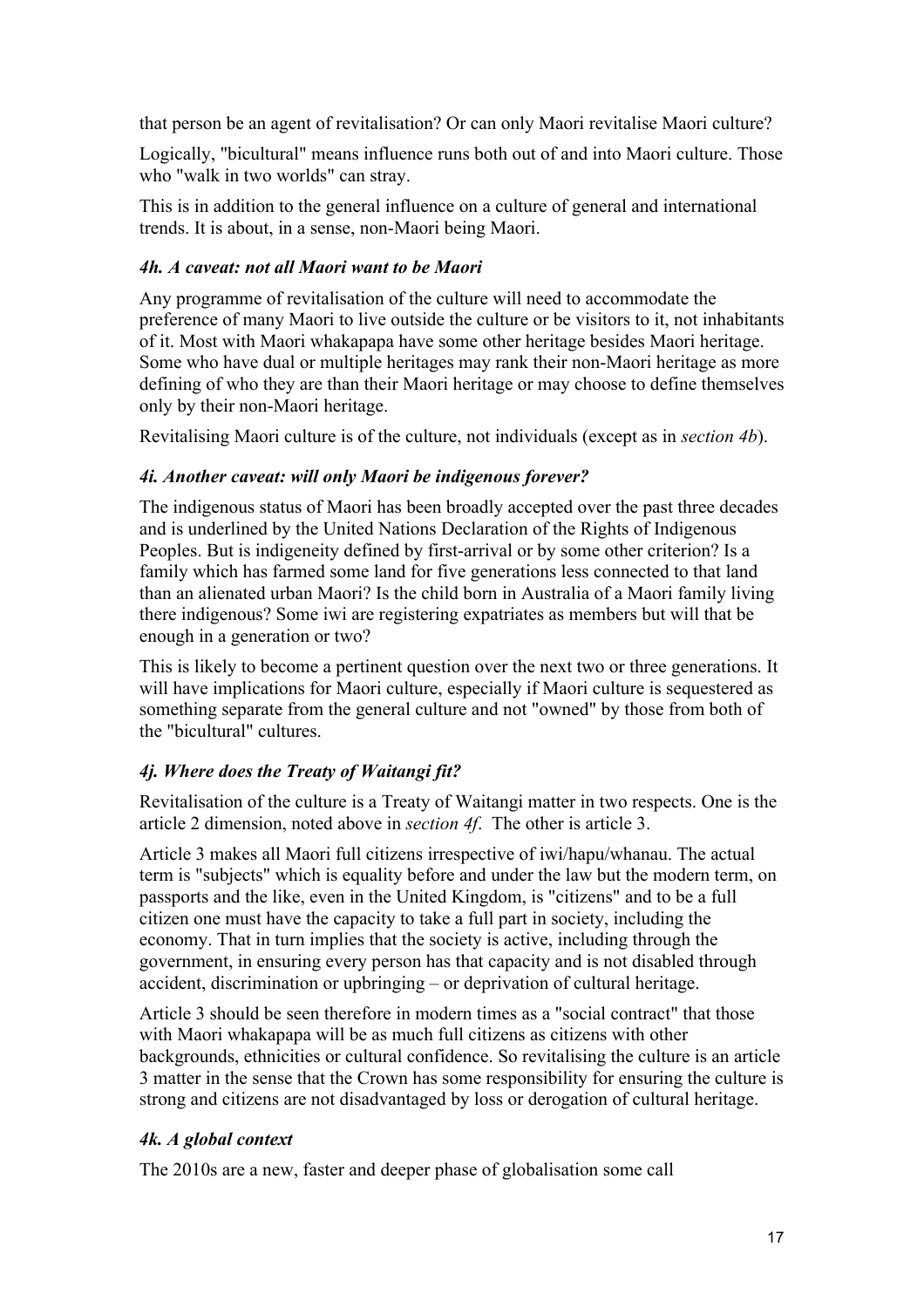hyperglobalisation: of information, finance, production (and so jobs), distribution chains and networks, regulation and people (mass migration and refugees), accentuated and intensified by fast-developing and deepening digital technology. There is some pushback against globalisation of production and regulation, which shows up in the big rise in support for populist politicians and parties of all sorts including those of the far right and far left. This may undo some of the state-to-state globalisation but is likely to be outweighed by the globalising effect of technology and younger people's greater sense of themselves as global. In addition, there are global issues such as climate change, water and natural resources, disease and terrorism plus the increasing need for rules to govern cross-border or supra-border interaction, as in, for example, aviation and global corporations.

Aotearoa/New Zealand is not immune from this globalisation. The first phase in the nineteenth century deeply affected Maori culture. This phase will, too, and will also deeply affect the general culture.

## *4l. The politics of revitalisation*

Politicians sometimes lead but mostly follow. The legislation and policy changes of the late 1980s were a period of leadership in addressing the inequality of the two cultures, followed by another period of leadership in the 1990s in advancing major Treaty of Waitangi settlements. Then followed a period of followership, with occasional flashes of leadership (as in the Whanganui and Tuhoe settlements and whanau ora, for example).

Culture is a highly sensitive issue. So politicians are likely to tread warily on major revitalisation of Maori culture where commitments of funds and full inclusion of te reo in schooling are concerned. There is likely to be periodic pushback by those who fear or are angered by, as they see it, having Maori culture thrust upon them or "special treatment" for Maori as in intense work with alienated young urban Maori.

That is why this is a multi-generational matter. But as generations turn over and younger people are increasingly exposed to, and join in, Maori culture there is likely to be more openness to initiatives to revitalise the culture (though note the caveats above). By then this place might be Aotearoa.

## **6. In short**

Maori culture has changed greatly since 1840, much of it exogenously-driven, some of it endogenously-generated.

Revitalising Maori culture will logically include: adjustments to and refinements of traditional culture; spreading the culture to the alienated (and to non-Maori); making te reo Maori a genuine national language; supporting arts and crafts and artists, craftspeople and performers; developing Maori as bigger economic players; updating iwi and hapu political structures.

Some of this is a Treaty of Waitangi matter. Some is for Maori alone, including societal organic change. Some is for everyone in the nation. Some is a matter of personal identity and some a matter of national identity. The logic is a genuinely bicultural nation.

*It will be obvious from the above that this is work – learning – in progress. Constructive comments welcome to ColinJames@synapsis.co.nz.*